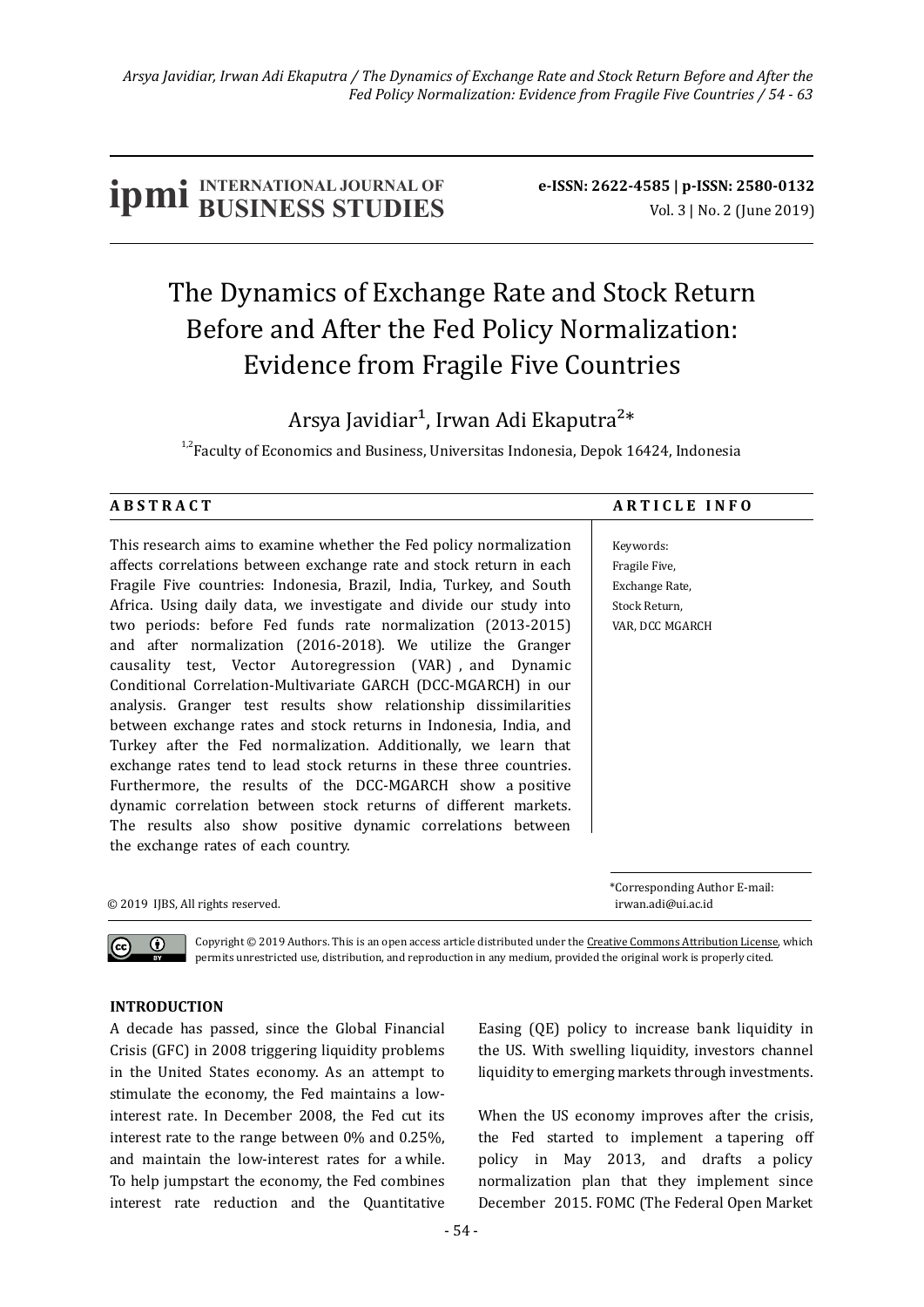Committee) indicates that there are two primary components in the policy normalization plan. Firstly, the Fed gradually increases the range of Fed funds rate target to a more reasonable level. Secondly, the Fed gradually reduces ownership of Federal Reserve securities.

Stock markets in developing countries tend to react negatively due to the Fed policy normalization plan. If the Fed continues to raise interest rates through the normalization of the policy, foreign investors will respond by withdrawing funds and transferring their investment to the country of origin (capital flight), which in turn affects the attitude of domestic investors to divert their funds to the safer investments (flight to quality). The desolate stock market, in turn, will lead to the stock market index plunge and the currency weakening.

Information about the Fed funds rate is one of the bases for decision making in stock investment. Besides, investors also need to observe the exchange rate against the US Dollar, given that the exchange rate also influences the development of export-import and commodity prices in each country.

When the value of the domestic currency depreciates, or the US Dollar strengthens, investors tend to convert local currency into USD, rather than investing in stocks and long-term investments in domestic securities. As a result, an outflow occurs. Vice versa, the appreciation of the domestic currency encourages investors to be interested in domestic stock investments. The exchange rate depreciation that is being experienced by Indonesia from 2016 to the third quarter of 2018 is allegedly due to some external sentiments, such as, the Trump Effect, the Fed interest rate increase plan, and the US-China trade war that has not subsided since mid-2018.

In this study, the authors are interested in analyzing whether the Fed policy normalization has a similar impact on the exchange rate and stock price index in five emerging markets dubbed the 'Fragile Five': Brazil, Turkey, India,

South Africa, and Indonesia. The term Fragile Five appears in early August 2013, when James K. Lord, an analyst from Morgan Stanley, explained the research related to the investment risk in Fragile Five countries. This term then spreads rapidly, especially among investors who were increasingly concerned about their shareholding in developing countries (New York Times, January 28, 2014).

The Fragile Five are developing countries whose economies are vulnerable because they are highly dependent on foreign capital. Moreover, these five countries experienced a sharp increase in foreign capital outflows after the Fed implements tapering off or retracts monetary stimulus in 2013. The five countries all experience a current account deficit resulting in a sharp decline of their local currencies in the second half of 2013 (South China Morning Post, September 6, 2018).

The integration of the global stock exchange makes the dynamics of stock prices influence each other. According to Al Nasser and Hajilee (2015), financial market integration today tends to eliminate barriers to allocate capital more efficiently. If the stock market has a correlation and integration relationship that is getting stronger with the international market, investment in these countries will become increasingly high risk. Markowitz (1952) also suggests that diversification can still be done to minimize portfolio risk as long as the correlation coefficient is still less than 1.

Rodoni (2008) added that the essential factor when investors try to diversify their portfolio is the low level of correlation between each return. The lower the correlation coefficient, the higher the benefits from portfolio diversification. Based on this understanding, it is beneficial to diversify outside the investor's home country.

In the previous study, Tuna  $(2016)$  found that there was a cointegration relationship between the stock exchanges of Fragile Five countries using the Maki Cointegration Test method using monthly stock price data from the period June 2006 to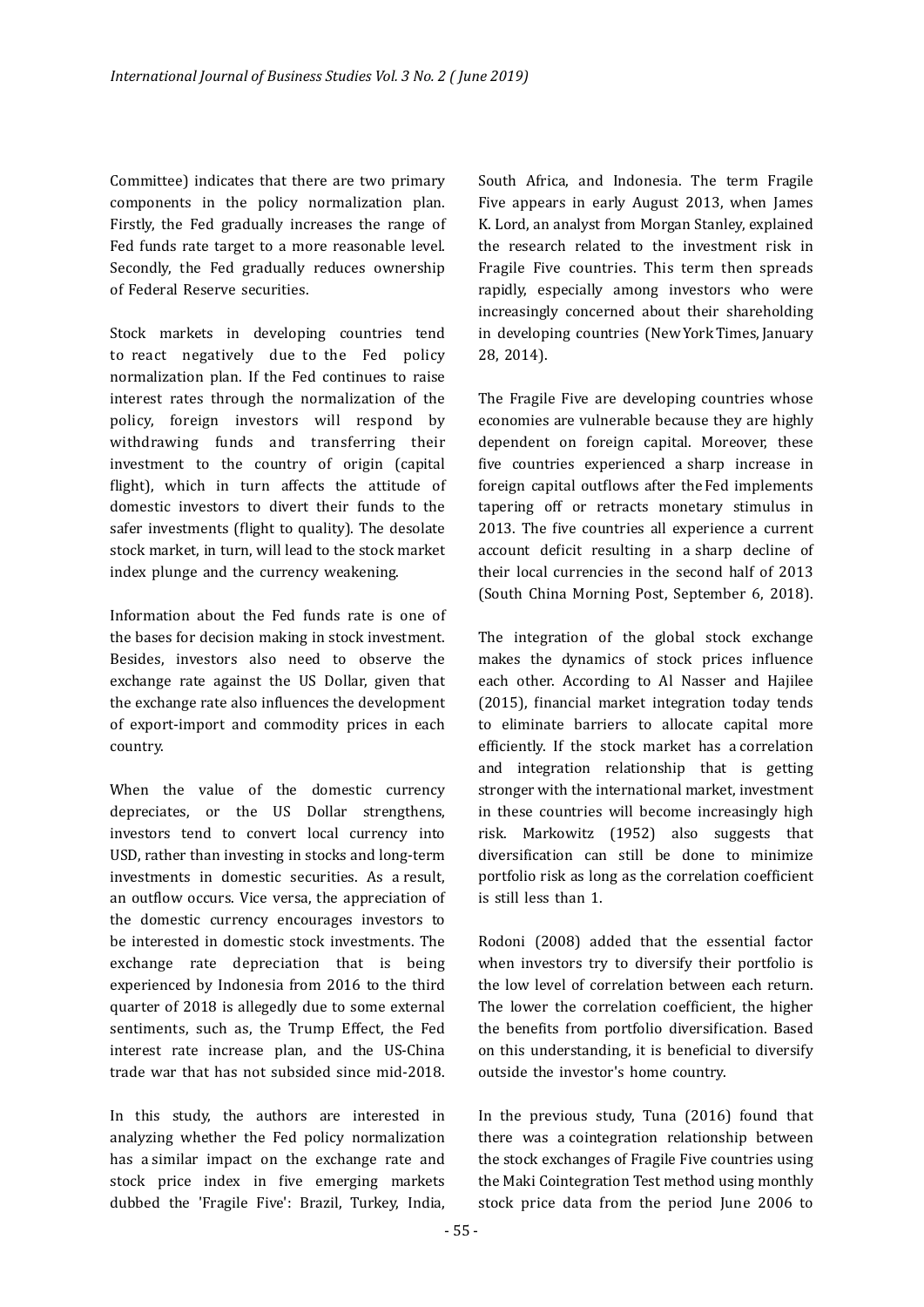July 2015. This study also provides portfolio diversification recommendations through the long-term approach.

Valadkhani and Chancarat (2009) find out whether there are influences between 15 international stock indices (Argentina, Australia, Brazil, Germany, Hong Kong, Indonesia, Japan, Korea, Malaysia, the Philippines, Russia, Singapore, Taiwan, the United Kingdom, and the United States) and Macroeconomic variables on stock indices in Thailand using OLS and ARCH-GARCH regression methods. The study period consists of two periods: before and after the 1997 Asian crisis. Their study finds that international stock indices that are geographically far enough do not have a direct impact on the stock index in Thailand.

Meanwhile, Dash and Mallick (2011) try to find the contagion effect on the Indian stock exchange from the financial crisis in the United States. They use the NASDAQ and BSE (India) indices during the period 2002 to 2009, and dynamic conditional correlation (DCC) multivariate GARCH to measure the time-varying co-movement. From this study, they conclude that there is a transmission between the US and Indian stock markets, indicated by a significant increase in the average correlation coefficient between the two stock exchanges during the crisis period.

Bala Sani and Hassan (2018) found a unidirectional relationship between exchange rates and stock markets in Nigeria, where the exchange rate affects stock price index returns. To clarify the transmission of the negative relations between exchange rates and stock price index returns, Anggitawati and Ekaputra (2018) find that the exchange rate of the Indonesian Rupiah /US Dollar and Net Foreign Inflows shows a negative relation. When Indonesian Rupiah depreciates, foreign investors tend to sell Indonesian stock portfolios.

In this research, we intend to examine whether the normalization of the Fed Funds rate policy affects the causality relations between the exchange rate and the stock return of each Fragile Five countries. Then, we continue this research by analyzing how strong the level of dynamic correlation between stock returns so that it is expected to provide a reference to the portfolio diversification in the Fragile Five countries. Also, this study will analyze how strong the dynamic correlation between the five countries' exchange rates, so that it can provide an idea of how far each country's exchange rate depreciation can affect each other amid global uncertainties after the Fed hikes interest rates in the policy normalization.

#### **RESEARCH METHODS**

In this research, we use a quantitative empirical study approach. The variables used in this study consist of the daily stock returns of Fragile Five countries: (1) JKSE (Jakarta Composite Index), (2) BVSP (Sao Paulo SE Bovespa Index), (3) XU100 (Borsa Istanbul 100 Index), (4) BSESN (S & P BSE Sensex Index), and (5) FTJ203 (FTSE /JSE SA All Share Index).

Furthermore, we also use daily exchange rate returns from Fragile Five countries: (1) IDR/ USD (Indonesian Rupiah /US Dollar), (2) BRL / USD (Brazilian Real/US Dollar), (3) TRY/USD (Turkish Lira/US Dollar), (4) INR/USD (Indian Rupee/US Dollar), and (5) ZAR/USD (South African Rand/US Dollar). We collect all the data from Thomson Reuters datastream. Then, we calculate each stock return and exchange rate data with the following formula:

$$
Return_t = \frac{P_t - P_{t-1}}{P_{t-1}}
$$

We complete the analysis by testing the data using Granger-causality Test, VAR (Vector Autoregression), and DCC (Dynamic Conditional Correlation) GARCH methods. VAR analysis is used to find relationships between variables through the test of Granger-causality, and analyze how the influence of exchange rate depreciation on stock index returns in five countries. The VAR test conducted in each of the Fragile Five countries (Indonesia, Brazil, Turkey, India, and South Africa) in the prior period (2013:1-2015:12)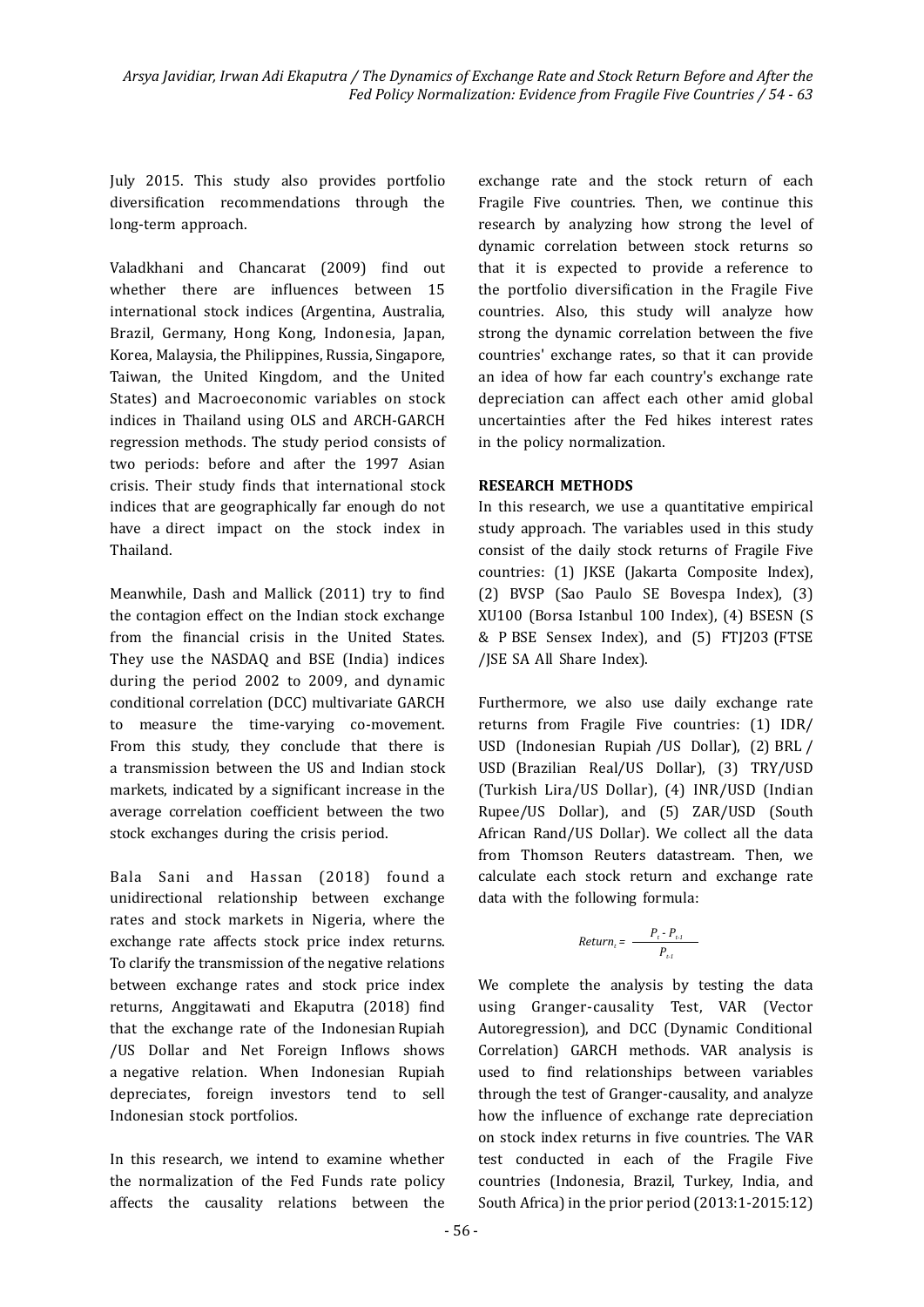and after the Fed funds rate policy normalization  $(2016:1-2018:10)$ . Time series testing using VAR follows the following specification:

$$
y_t = \alpha + \beta_1 y_{t-1} + \beta_2 y_{t-2} + \dots + \beta_n y_{t-n} + \varepsilon_t
$$

Meanwhile, we use DCC GARCH method to determine the existence of a dynamic correlation between stock index returns and exchange rates in five countries, and then to find out whether the Fed policy normalization has an impact on the relationship of dynamic correlation between Fragile Five countries. Engle (2002) modified the DCC model by allowing the R correlation matrix to vary every time. The following equation defines the DCC GARCH model:

$$
r_t = \mu_t + a_t
$$
  
\n
$$
a_t = H_t^{1/2} Z_t
$$
  
\n
$$
H_t = D_t R_t D_t
$$

Where  $D_t$  is n x n, the diagonal matrix of the conditional standard deviation of  $a_t$  time t. Then,  $R<sub>r</sub>$  is the matrix  $n \times n$  conditional correlation from  $a_t$  time t.

Diagonal matrix element  $D_t$  is the standard deviation of the univariate GARCH model, which is indicated by the following matrix equation:

$$
\mathbf{D}_{\mathsf{t}} = \left[ \begin{array}{cccc} \sqrt{h_{1\mathsf{t}}} & 0 & \cdots & 0 \\ \vdots & \sqrt{h_{2\mathsf{t}}} & \ddots & \vdots \\ 0 & \cdots & \sqrt{h_{n\mathsf{t}}} & 0 \end{array} \right]
$$

Where

$$
h_{it} = \alpha i0 + \sum_{q=1}^{Qi} \alpha_{iq} a_{i,t-q}^2 + \sum_{p=1}^{pi} \beta_{ip} h_{i,t-p}
$$

Meanwhile,  $R_t$  is a conditional (conditional) correlation matrix.

$$
R_{t} = \begin{bmatrix} 1 & \rho_{12,t} & \rho_{13,t} & \cdots & \rho_{1n,t} \\ \rho_{12,t} & 1 & \rho_{23,t} & \cdots & \rho_{2n,t} \\ \rho_{13,t} & \rho_{23,t} & 1 & \ddots & \vdots \\ \vdots & \vdots & \ddots & \ddots & \rho_{n1,n,t} \\ \rho_{1n,t} & \rho_{2n,t} & \cdots & \rho_{n1,n,t} & 1 \end{bmatrix}
$$

When specifying the shape of  $R_{1}$ , two requirements must be considered:  $(1)$  H<sub>t</sub> must be positively defined because it is in the form of a covariance matrix. To ensure that H is positive, then  $R_t$  must also be positive definite, (2) All

elements in the correlation matrix  $R$ , must be equal to or less than one. To fulfill the two DCC-GARCH model requirements above,  $R$ , must be in the form of the following equations:

$$
R_{it} = Q_t^{*-1} Q_t Q_t^{*-1}
$$
  

$$
Q_t = (1 - a - b) Q + \alpha \varepsilon_{t-1} \varepsilon_{t-1}^T + b Q_{t-1}
$$

 $Q$ , must be positive definite to ensure that  $R$ . is also positive. Then, a and b are parameters that determine whether conditional dynamic correlation requirements are met because in order to better ensure that  $H_t$  is positive, both scalar parameters a and b must also be positive and both must meet the requirements of 0≤ a+b<1. After that, proceed with estimating the correlation coeficient. The correlation structure can be expanded into the general form of the DCC GARCH equation model as follows:

$$
Q_{t} = (1 - \sum_{m=1}^{M} a_{m} - \sum_{n=1}^{M} b_{n}) \overline{Q}_{t} + \sum_{m=1}^{M} a_{m} a_{t-1} a_{t-1}^{T} + \sum_{n=1}^{N} b_{n} Q_{t-1}
$$

Several previous GARCH methods have concluded that international correlation is not constant and continues to change dynamically over time. Using 150-year data, Goetzmann et al. (2005) conclude that the correlation between global markets has changed significantly over time. The highest correlation is during the Great Depression at the end of the 19th century, and it reappears at the end of the 20th century.

#### **RESULT AND DISCUSSION**

Before testing time-series data, this study tests the stationarity of the data. This test is also commonly called the stationary stochastic process. The stationary testing method used in this study is ADF (Augmented Dickey-Fuller) at the same level so that the data can be stationary simultaneously.

The results of the ADF stationarity test of each Fragile Five country is presented in Table 1. The data stationarity test at the level degree concludes that all variables in both periods are stationary with a significance level of  $\alpha$  1%, 5%, and 10%. This can be seen from the ADF value, which is higher than the value of MacKinnon Critical Value. Because of all the stock price index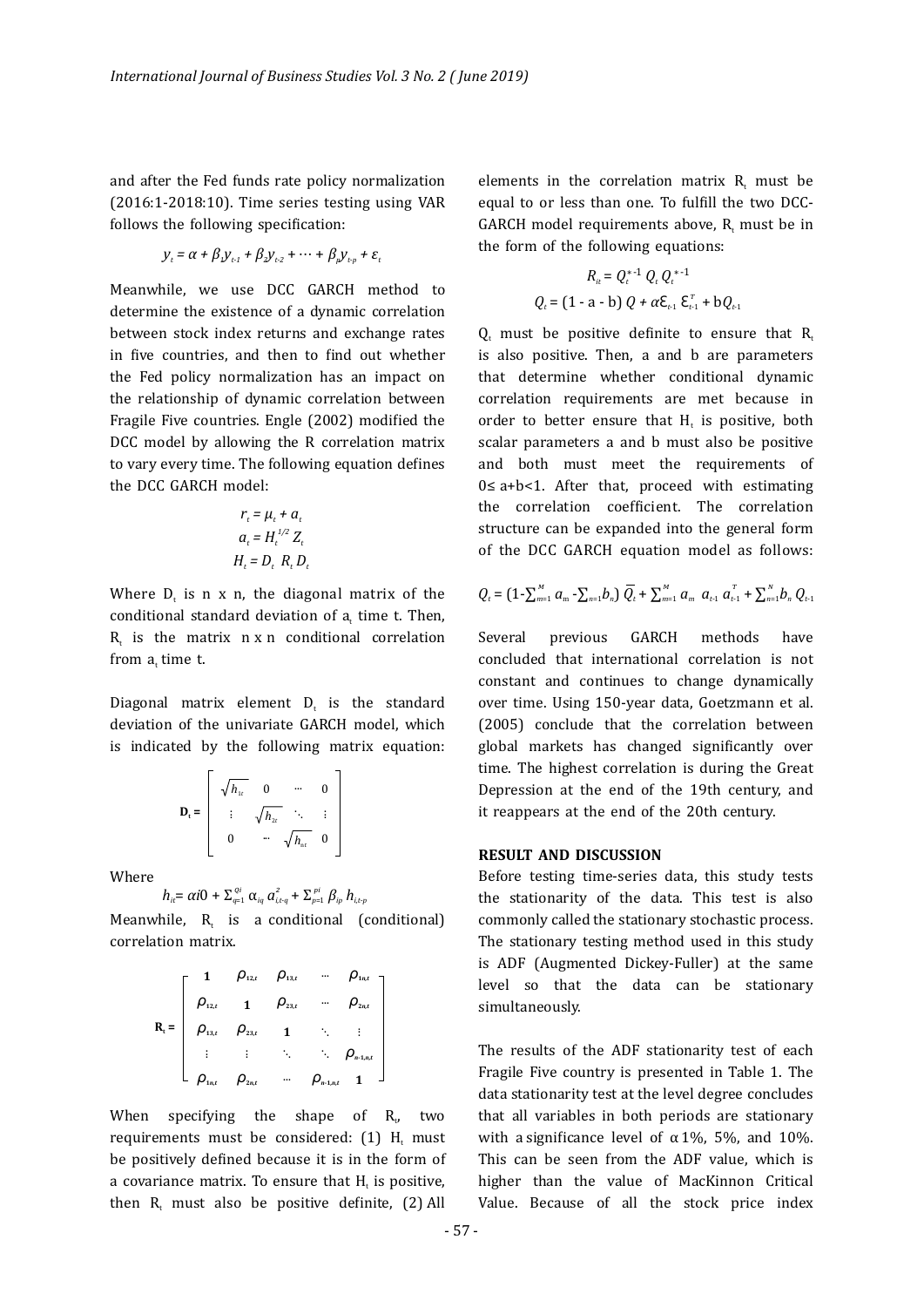and the exchange rate of each Fragile Five country are significant at the level degree, the research for each period has fulfilled the requirements to be processed with the Granger causality and VAR methods.

|                  | <b>Augmented Dickey-Fuller (Level)</b> |                                       |  |
|------------------|----------------------------------------|---------------------------------------|--|
| <b>Variables</b> | <b>Before the Fed</b><br>Normalization | After the Fed<br><b>Normalization</b> |  |
| <b>IKSE</b>      | $-22.91907***$                         | $-23.91476***$                        |  |
| <b>BVSP</b>      | $-25.36371***$                         | $-18.85705***$                        |  |
| XU100            | $-23.86545***$                         | $-19.38527***$                        |  |
| <b>BSESN</b>     | $-22.79707***$                         | $-21.90129***$                        |  |
| FTI203           | $-25.18369***$                         | $-18.15456***$                        |  |
| IDR/USD          | $-14.87475***$                         | $-24.08421***$                        |  |
| BRL/USD          | $-26.58758***$                         | $-26.32872***$                        |  |
| TRY/USD          | $-25.10590***$                         | $-21.16752***$                        |  |
| INR/USD          | $-24.97126***$                         | $-23.61293***$                        |  |
| ZAR/USD          | $-26.88628***$                         | $-22.75755***$                        |  |

#### Table 1. Unit Root Test (ADF Test)

\*significant at 10%, \*\*significant at 5%, \*\*\*significant at 1%.

**Table 2.** Granger Causality Test Before Fed Funds Rate Normalization

| <b>Null Hypothesis:</b>                             | <b>F-Statistic</b> | Prob.  |
|-----------------------------------------------------|--------------------|--------|
| BRL/USD does not Granger Cause<br><b>BRAZILBVSP</b> | 0.0918             | 0.9123 |
| <b>BRAZILBVSP</b> does not Granger<br>Cause BRL/USD | 1.3194             | 0.268  |
|                                                     |                    |        |
| IDR/USD does not Granger<br>Cause JKSE              | 1.5051             | 0.2228 |
| JKSE does not Granger Cause<br>IDR/USD              | 1.0394             | 0.3543 |
|                                                     |                    |        |
| INR/USD does not Granger Cause<br><b>INDIABSE</b>   | 0.2081             | 0.8122 |
| <b>INDIABSE</b> does not Granger Cause<br>INR/USD   | 0.8275             | 0.4376 |
|                                                     |                    |        |
| TRY/USD does not Granger Cause<br>XII100TURKEY*     | 3.6185             | 0.0274 |
| XU100TURKEY does not Granger<br>Cause TRY/USD*      | 3.9296             | 0.0201 |
|                                                     |                    |        |
| ZAR/USD does not Granger Cause<br>FTJSAFRICA*       | 3.9659             | 0.0194 |
| FTJSAFRICA does not Granger<br>Cause ZAR/USD        | 0.57               | 0.5658 |

\*Null hypothesis is rejected

Table 2 summarizes the results of the Granger causality test between the stock returns and  exchange rate in each country before the Fed policy normalization period (2013-2015). Based on the results of the Granger causality test obtained in table 2, it can be seen that before the normalization of the Fed policy was applied, we found a bidirectional relationship between the stock price index on the Borsa Istanbul, Turkey (XU100) stock exchange and the Turkish Lira / US exchange rate Dollar (TRY / USD), which means the two variables are interconnected. This can be seen from the probability value below 5% so that the two null hypotheses are rejected.

Meanwhile, we found a unidirectional relationship between South African Rand / US Dollar (ZAR / USD) and South African stock price index (FTSE / JSE South Africa), where ZAR / USD affects the South African stock price index before normalization Fed policy occurs. This can be inferred from the probability value below  $5\%$  so that the null hypothesis which states that there is no relationship between ZAR / USD and the South African stock index is rejected at the 5% significance level.

| <b>Null Hypothesis:</b>                             | <b>F-Statistic</b> | Prob.  |
|-----------------------------------------------------|--------------------|--------|
| BRL/USD does not Granger Cause<br><b>BRAZILBVSP</b> | 1.08001            | 0.3403 |
| <b>BRAZILBVSP</b> does not Granger<br>Cause BRL/USD | 2.74602            | 0.0650 |
|                                                     |                    |        |
| IDR/USD does not Granger<br>Cause JKSE*             | 9.41554            | 0.0022 |
| <b>IKSE</b> does not Granger Cause<br>IDR/USD       | 0.09533            | 0.7576 |
|                                                     |                    |        |
| INR/USD does not Granger Cause<br>INDIARSE*         | 6.05759            | 0.0141 |
| <b>INDIABSE does not Granger Cause</b><br>INR/USD   | 0.01297            | 0.9094 |
|                                                     |                    |        |
| TRY/USD does not Granger Cause<br>XII100TURKEY*     | 4.16575            | 0.0160 |
| XU100TURKEY does not Granger<br>Cause TRY/USD       | 0.06057            | 0.9412 |
|                                                     |                    |        |
| ZAR/USD does not Granger Cause<br><b>FTISAFRICA</b> | 1.53803            | 0.2154 |
| FTISAFRICA does not Granger<br>Cause ZAR/USD        | 0.29443            | 0.5876 |

Table 3. Granger Causality Test After Fed Funds Rate Normalization

\*Null hypothesis is rejected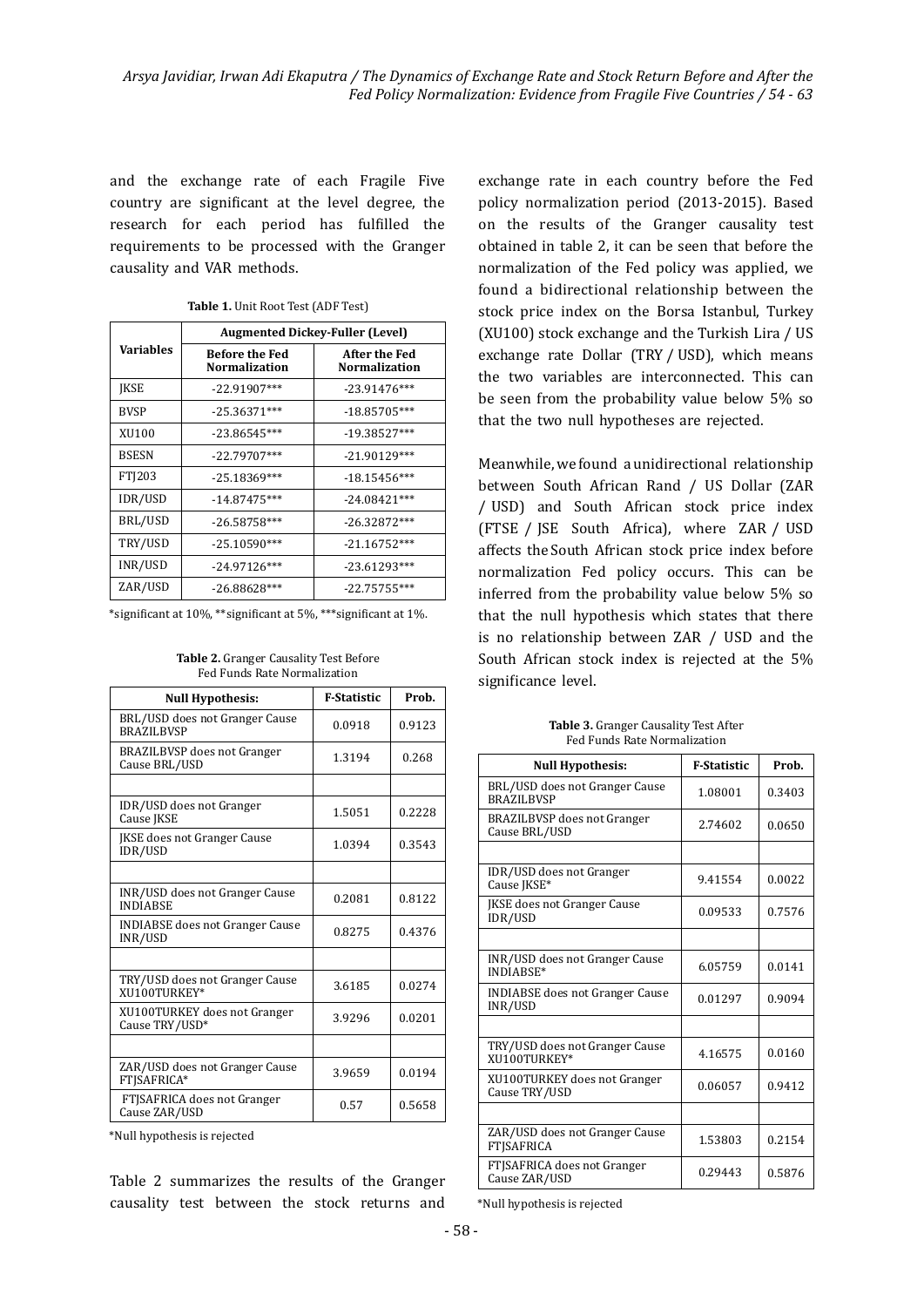After that, we conduct the second Granger test to investigate the direction of relations between endogenous variables in each of the Fragile Five countries after the Fed policy normalization was implemented (2016-2018). Table 3 summarizes the results of the Granger causality test between the stock returns and exchange rate in each country after the Fed normalizing its policy. Based on the results of the Granger test in the following period, a unidirectional relationship is found between the stock price index return and the exchange rates of Indonesia, Turkey, and India.

Rupiah / US Dollar (IDR / USD) and Composite Stock Price Index (JKSE) which in the previous period does not have a causality relationship, have a unidirectional relationship after the Fed normalization, where IDR / USD affects JKSE. The null hypothesis, which states that IDR / USD is not related to JKSE, is rejected at the  $5\%$  significance level.

Similar findings are also found in India. The exchange rate of Indian Rupee / US Dollar (INR / USD) and BSE Sensex Index (BSE), which in the previous period does not have a causal relationship, shows unidirectional relationship after the Fed normalization, where INR / USD affects the BSE Sensex. The null hypothesis is rejected at the 5% significance level.

Then, a unidirectional relationship is also found in Turkish Lira / US Dollar (TRY / USD) exchange rate and BIST stock index (XU100) after the Fed normalization, which in the previous period there is a bidirectional relationship between the two variables. After the Fed normalization, the null hypothesis, which states that TRY/USD does not have a relationship with Xu100, is also rejected at  $\alpha$  = 5%

After making a comparison between before and after normalization of the Fed's policy, this study concludes that Fed fund rate hike has an impact on the causality relations between exchange rates and stock returns in Indonesia, Turkey, and India.

|                  | <b>IKSE</b> return<br>[t-statistic] | <b>IDR/USD</b><br>[t-statistic] |
|------------------|-------------------------------------|---------------------------------|
| [KSE return (-1) | $-0.050533$                         | $-0.005795$                     |
|                  | $[-1.00915]$                        | $[-0.36338]$                    |
| JKSE return (-2) | $-0.012770$                         | $-0.032113$                     |
|                  | $[-0.25706]$                        | $[-2.02982]$                    |
| $IDR/USD$ $(-1)$ | $-0.492042***$                      | 0.028827                        |
|                  | $[-3.14257]$                        | [0.57810]                       |
| $IDR/USD$ $(-2)$ | 0.056932                            | $-0.018790$                     |
|                  | [0.36187]                           | $[-0.37502]$                    |
| Constant         | 0.000396                            | 0.000169                        |
|                  | [ 0.93677]                          | [1.25266]                       |

**Table 4.** VAR Results Between Stock Return and Exchange Rate in Indonesia After Fed Funds Rate Normalization

\*significant at 10%, \*\*significant at 5%, \*\*\*significant at 1%.

In the next step, we conduct a VAR test to find out how the exchange rate affects the stock price index in the country affected by the normalization of the Fed policy. The results of unrestricted VAR estimation are shown in Table 4. Based on the results obtained, we can learn that in the period after the Fed normalization, IDR / USD exchange rate has a negative and significant effect on Indonesian stock returns at a significance level of  $1\%$ ,  $5\%$ , or  $10\%$ .

Subsequent VAR unrestricted tests also found similar results in India after Fed funds rate normalization. Same with Indonesia, after the Fed normalization, INR / USD exchange rate also has a negative and significant effect on stock returns in India at 5% significance level.

Theoretically, a significant negative effect of the exchange rate on stock price index returns shows that when the currency depreciates, import-oriented company performance will be depressed so that investors will sell their stock then causes a decline in the stock price index.

**Table 5.** VAR Results Between Stock Return and Exchange Rate in India After Fed Funds Rate Normalization

|                      | <b>INDIABSE</b> return<br>[t-statistic] | INR/USD<br>[t-statistic] |
|----------------------|-----------------------------------------|--------------------------|
| INDIABSE return (-1) | 0.037774                                | $-0.001029$              |
|                      | [0.72308]                               | $[-0.05890]$             |
| INDIABSE return (-2) | $-0.012787$                             | $-0.021543$              |
|                      | $[-0.24728]$                            | $[-1.24604]$             |
| $INR/USD$ $(-1)$     | $-0.375889**$                           | 0.041706                 |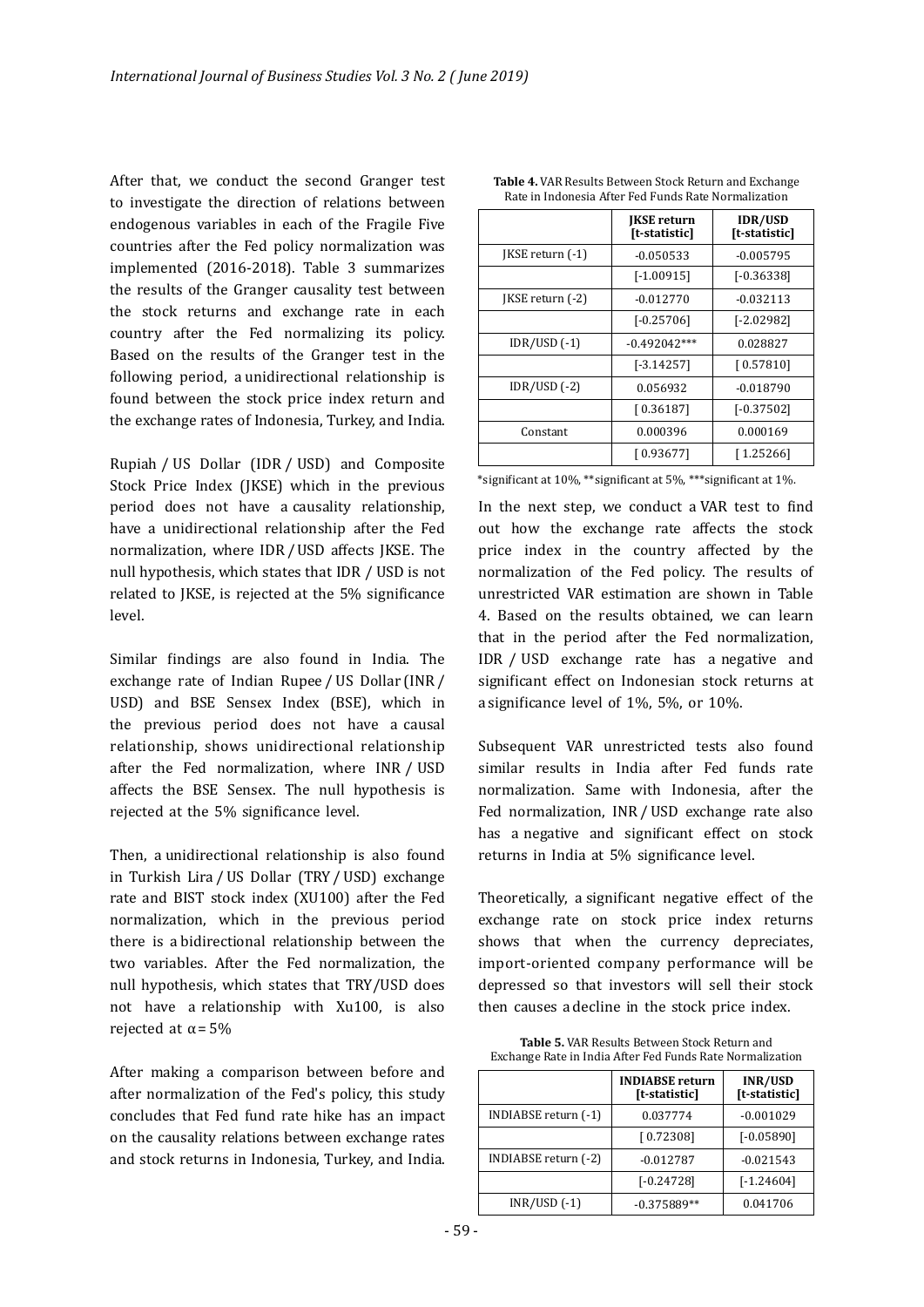|                  | $[-2.41233]$ | [0.80056]    |
|------------------|--------------|--------------|
| $INR/USD$ $(-2)$ | 0.034070     | $-0.085585$  |
|                  | [0.21705]    | $[-1.63079]$ |
| Constant         | 0.000419     | 0.000198     |
|                  | [1.02477]    | [1.44681]    |

\*significant at 10%, \*\*significant at 5%, \*\*\*significant at 1%

Furthermore, based on the negative impact between variables in Indonesia and India after the Fed normalization, it can be explained that the Fed funds rate hike is one of the sentiments that cause capital outflows from emerging markets such as Indonesia and India because investors tend to invest their funds in the United States in deposits or bonds with higher interest rates and profit. Capital outflows from these countries result in US Dollar strengthening and give pressure on Rupiah and Rupee exchange rates.

This explanation is in line with the findings of Anggitawati and Ekaputra (2018). They find that the exchange rate of the Rupiah / US Dollar and Net Foreign Inflows has a negative relationship. When Rupiah depreciates, foreign investors tend to sell Indonesian stock portfolios. The surge in selling will contribute to the overall stock price decline.

Meanwhile, we find different results in Turkey stock market after the Fed normalization period. According to VAR estimation results in table 6, Turkish Lira / US Dollar exchange rate has a positive impact on Borsa Istanbul stock return in the second lag. Overall, it means that Turkish Lira depreciation leads to the Turkey stock market appreciation.

**Table 6.** VAR Results Between Stock Return and Exchange Rate in Turkey After Fed Funds Rate Normalization

|                       | Xu100 return<br>[t-statistic] | TRY/USD<br>[t-statistic] |
|-----------------------|-------------------------------|--------------------------|
| Xu100 return (-1)     | 0.012712                      | $-0.013674$              |
|                       | [0.19411]                     | $[-0.31322]$             |
| $XU100$ return $(-2)$ | $-0.021149$                   | 0.006545                 |
|                       | $[-0.32460]$                  | [0.15068]                |
| TRY/USD (-1)          | $-0.145201$                   | 0.120916                 |
|                       | $[-1.50102]$                  | [1.87502]                |
| TRY/USD (-2)          | 0.243146**                    | $-0.245961$              |

|          | [2.51450]    | $[-3.81556]$ |
|----------|--------------|--------------|
| Constant | $-0.000525$  | 0.001305     |
|          | $[-0.59385]$ | [2.21245]    |

\*significant at  $10\%$ , \*\*significant at  $5\%$ , \*\*\*significant at  $1\%$ .

After conducting the Granger causality test and vector autoregression (VAR) method, we continue the analysis to the second phase of the research, DCC MGARCH model. This method is beneficial for estimating the dynamic correlation among variables. So, we use this model in order to see how strong the level of correlation and integration among stock returns in Fragile Five countries. Low, zero or negative correlation coefficient allow investors to manage a portfolio with lower risk than relying solely on investment in a single asset (Reilly and Brown, 2012).

Based on the results shown in Table 7, the magnitude of the DCC MGARCH coefficient can illustrate how strong the relationship and integration among stock exchanges in Fragile Five countries. From table 7, we can learn that each Fragile Five stock exchange has positive dynamic correlation and significant at  $\alpha$  = 5%.

These results indicate that stock markets in developing countries are correlated with each other before and after the Fed policy normalization. Correlation coefficients range from a weak level of 0.149439 (between Indonesia and Brazil) to a moderate level at 0.519872 (between Brazil and South Africa).

After we conduct the DCC MGARCH estimation, we investigate the correlation coeficient movement among markets by arranging them into the graph shown by Figure 1. This graph reflects the development of the dynamic correlation between Fragile Five stock exchanges over the period.

The graph shown in Figure 1 is in line with the DCC output in Table 7, and we learn that there are positive dynamic correlations among the five stock exchanges throughout the period before and after the Fed policy normalization.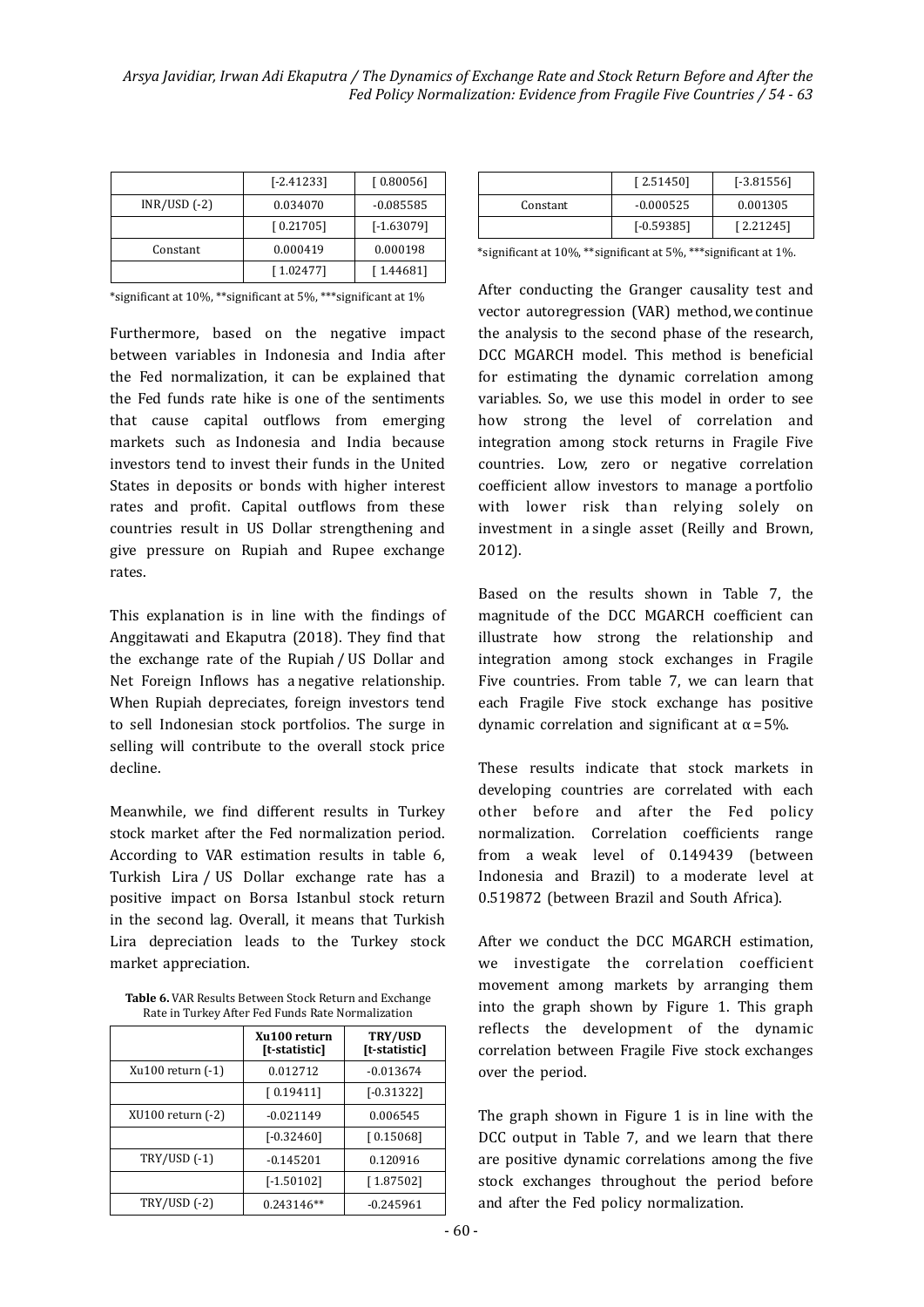After the Fed funds rate hike at the end of 2015, the correlations among five countries' stock exchanges tend to become increasingly stable.



Furthermore, the results in Table 8 show the DCC MGARCH coefficient and illustrate how strong the relationship and integration among the foreign exchange markets in Fragile Five countries. Based on this model, we conclude that the Fragile Five exchange rate against the US Dollar overall have a positive dynamic correlation with each other, and significant at

**Date**

| <b>Correlation between</b> | <b>Overall Period</b> |            |       |
|----------------------------|-----------------------|------------|-------|
| <b>Exchange Rates</b>      | Coef.                 | Std. Error | Prob. |
| Corr(IDR,BRL)              | 0.1451773*            | 0.0419443  | 0.001 |
| Corr(IDR, INR)             | 0.4145392*            | 0.0381295  | 0.000 |
| Corr(IDR,TRY)              | 0.1624842*            | 0.0421462  | 0.000 |
| Corr(IDR,ZAR)              | 0.2129730*            | 0.0427874  | 0.000 |
| Corr(BRL, INR)             | 0.2601782*            | 0.0406095  | 0.000 |
| Corr(BRL,TRY)              | 0.3623299*            | 0.0402080  | 0.000 |
| Corr(BRL,ZAR)              | 0.4621608*            | 0.0389655  | 0.000 |
| Corr(INR,TRY)              | 0.3258525*            | 0.0388505  | 0.000 |
| Corr(INR, ZAR)             | 0.3793772*            | 0.0387620  | 0.000 |
| Corr(TRY,ZAR)              | 0.5552229*            | 0.0372550  | 0.000 |

| Table 8. Dynamic Conditional Correlation Between |  |
|--------------------------------------------------|--|
| Exchange Rates in Fragile Five Countries         |  |

\*significant at  $\alpha$  = 5%

Moreover, a significant correlation coefficient at 5% ranges from a very low level, at 0.1451773 (between Rupiah and Brazillian Real) to a moderate correlation level, amounting to 0.5552229 (between Turkish Lira and South African Rand). These findings indicate that the currency depreciation occurring in each country have a similar impact on the exchange rate of other five fragile countries, especially since the Fed raised interest rates through policy normalization.

In line with dynamic conditional correlation obtained from the DCC MGARCH method in Table 8, Figure 2 also illustrates the development

| <b>Correlation between Stock Returns</b> | <b>Overall Period</b> |                   |       |
|------------------------------------------|-----------------------|-------------------|-------|
|                                          | Coefficient           | <b>Std. Error</b> | Prob. |
| Corr(Indonesia, Brazil)                  | 0.1494392*            | 0.0364358         | 0.000 |
| Corr(Indonesia, India)                   | 0.4439338*            | 0.0300291         | 0.000 |
| Corr(Indonesia, Turkey)                  | 0.2298463*            | 0.0362454         | 0.000 |
| Corr(Indonesia, SouthAfrica)             | 0.3299131*            | 0.0337776         | 0.000 |
| Corr(Brazil, India)                      | $0.2374515*$          | 0.0350783         | 0.000 |
| Corr(Brazil, Turkey)                     | $0.3680411*$          | 0.0317768         | 0.000 |
| Corr(Brazil, SouthAfrica)                | 0.5198725*            | 0.0266493         | 0.000 |
| Corr(India, Turkey)                      | 0.2965397*            | 0.0340999         | 0.000 |
| Corr(India, SouthAfrica)                 | $0.4264110*$          | 0.0305842         | 0.000 |
| Corr(Turkey, SouthAfrica)                | 0.4981032*            | 0.0278178         | 0.000 |

Table 7. Dynamic Conditional Correlation Between Stock Returns in Fragile Five Countries

\*significant at  $\alpha$  = 5%

the  $\alpha$  = 5%.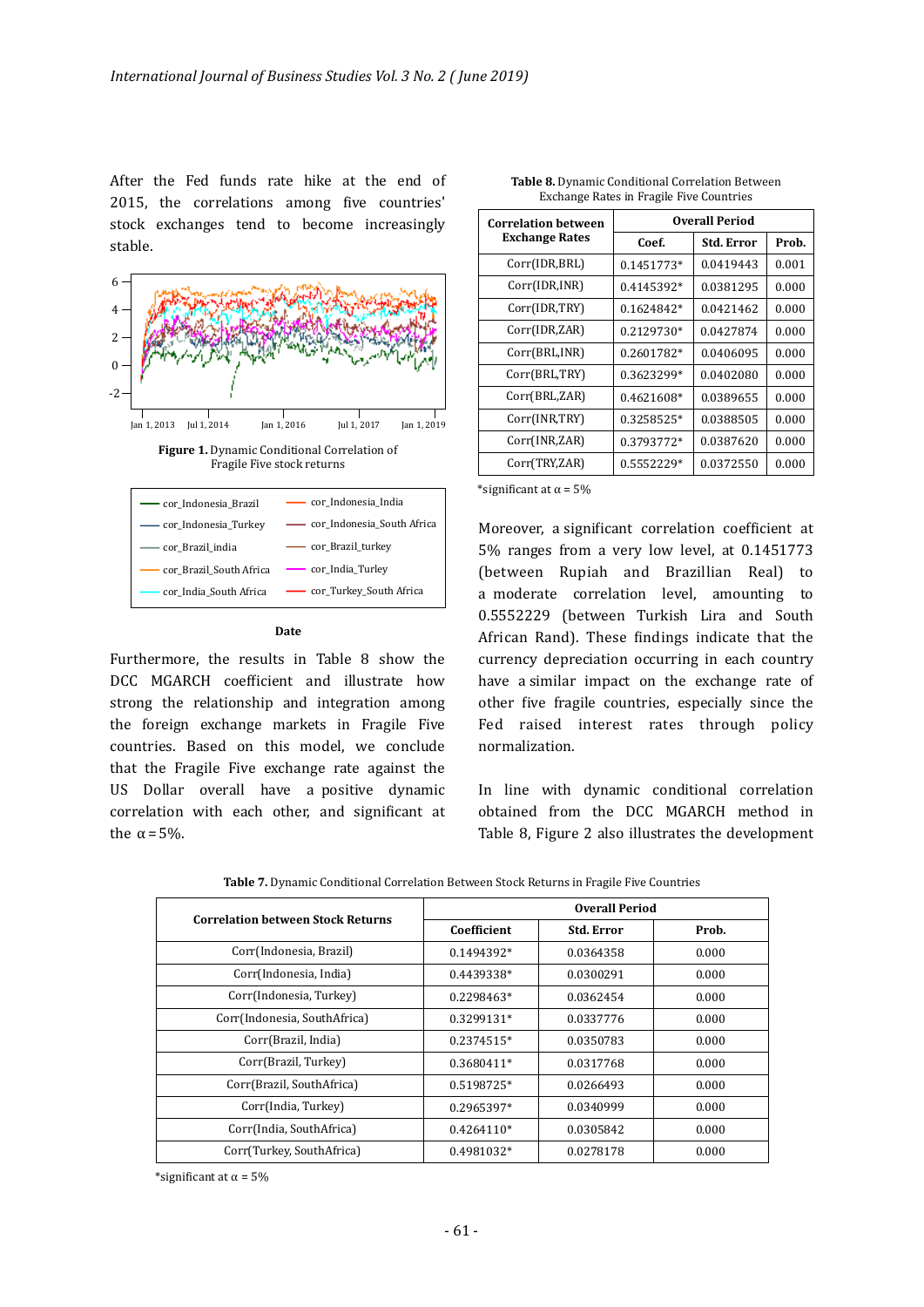positive dynamic correlations among Fragile Five exchange rates over the period. After the Fed normalization implemented at the end of 2015, the correlation coefficients tend to increase, so we find an indication of the higher integration level among five currencies.



**Figure 2.** Dynamic Conditional Correlation of Fragile Five exchange rates





#### **CONCLUSION**

This research consists of two different phases. The first phase begins with the division of the research period into two periods: the period before (2013-2015) and after the normalization of the Fed (2016-2018) policy rate. Firstly, this study utilizes the Granger-causality test and Vector Autoregression (VAR) model to find out which countries respond to the impact of increasing Fed funds rate that transmits to the forex and stock markets. Secondly, we use DCC MGARCH method to identify how strong the level of integration illustrated by the dynamic correlation among stock exchanges and currency markets in the Fragile Five countries (Indonesia, Brazil, India, Turkey, and South Africa).

Based on the results, we find different causality relationships in Indonesia, India, and Turkey after the Fed funds rate normalization. After the normalization, we find that the relations between the exchange rate and the stock return of the three countries change from bi-directional to unidirectional relations. Based on VAR  estimation results, local currency exchange rate depreciation hurts stock price returns in Indonesia and India in the post-normalization period. Meanwhile, we find the opposite impact in Turkey. Based on the DCC GARCH test, we find positive dynamic correlation among stock returns in five countries. Besides, the movement of the correlation coefficients among stock markets tend to be more stable after the Fed normalization period. We also find stable dynamic correlations among five exchange rates: Rupiah, Real, Rupee, Lira, and Rand before and after the Fed normalization.

For practitioners, the results of this study are useful for investors to make investment decisions in emerging markets. The Fed's policy direction affects stock returns and exchange rate movements in each market. By knowing the level of dynamic correlation between the Fragile Five capital and money markets, investors can determine the right portfolio diversification and minimize the investment risks in the Fragile Five countries, primarily when global uncertainty occurs. Therefore, through this research, we also provide several recommendations as follows:

- 1. Investors who want to obtain beneits from international portfolio diversification in developing countries should consider Indonesia or Brazil as one of the investment destinations. This recommendation is based on DCC MGARCH results that indicate a lower correlation coefficient in both countries when paired with other Fragile Five countries. By determining portfolio diversification with the lowest correlation coeficient, investors can minimize risk amid negative sentiments such as the Fed policy normalization.
- 2. Further research in the future should be able to complete the analysis with additional variables outside the Fragile Five countries, for example, Argentina, whose currency was hit by the crisis in the third quarter of  $2018$ . Also, further research could analyze the correlation between Turkish Lira and Euro currency when depreciation occurs.